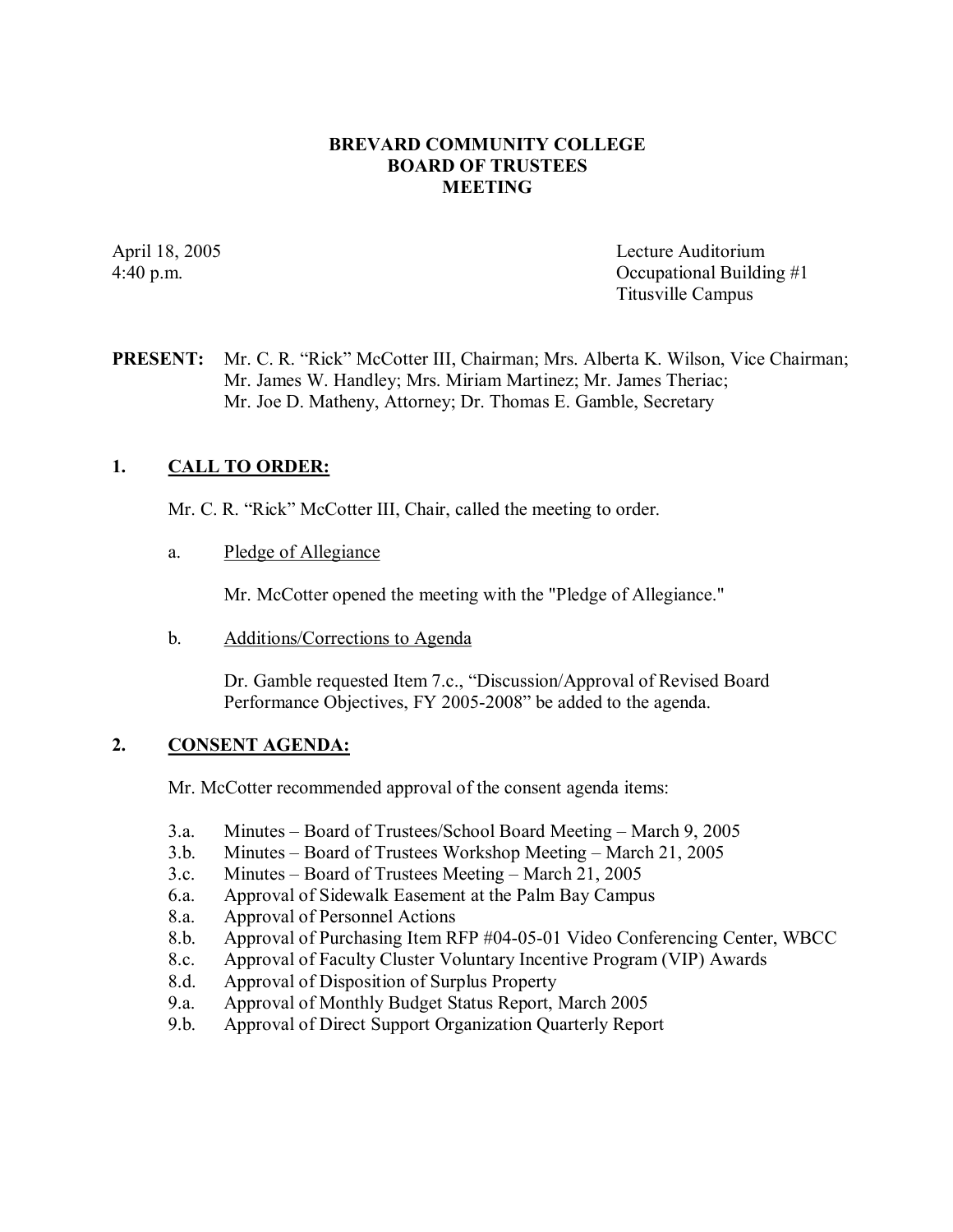Board of Trustees Meeting April 18, 2005 Page  $-2$ -

> Mr. Theriac moved approval of the consent agenda items. Mr. Handley seconded the motion. All those voting in favor of the motion – Theriac, Handley, Martinez, McCotter, and Wilson; opposed – none. Motion unanimously approved.

### **3. APPROVAL OF OFFICIAL MINUTES OF PREVIOUS MEETINGS:**

a. Minutes – Board of Trustees/School Board Meeting – March 9, 2005

Approved – consent agenda.

b. Minutes – Board of Trustees Workshop Meeting – March 21, 2005

Approved – consent agenda.

c. Minutes – Board of Trustees Meeting – March 21, 2005

Approved – consent agenda.

#### **4. COMMUNICATIONS:**

a. Recognition of All-Florida Academic Team

Dr. Brenda Fettrow, Provost, Cocoa Campus, introduced Fauna Joseph, Martine Landis, Melissa Yates, Nataliya Harley, Rachel McOwen, and Elizabeth Nash (Kathryn Silvestre-not present), who were selected and recognized for the All-Florida Academic Team. The program recognizes scholarly achievements in the classroom, evidence of substantial development of talents, and the demonstrated ability to share this development with others.

These students have already been recognized in Tallahassee, and will receive certificates upon receipt.

b. Summary Report from Lisa Rice, Executive Director, Brevard Workforce Development Board

Dr. Gamble introduced Ms. Lisa Rice who recently assumed the position of Executive Director of Brevard Workforce Development Board, Inc. (BWDB). Ms. Rice reported on the functions, goals, strategies and partnerships of BWDB as well as ideas for future joint participation.

Ms. Rice reported that the role of the BWDB is to serve as a point of contact and promote dialog on workforce needs and issues, develop training programs, etc. with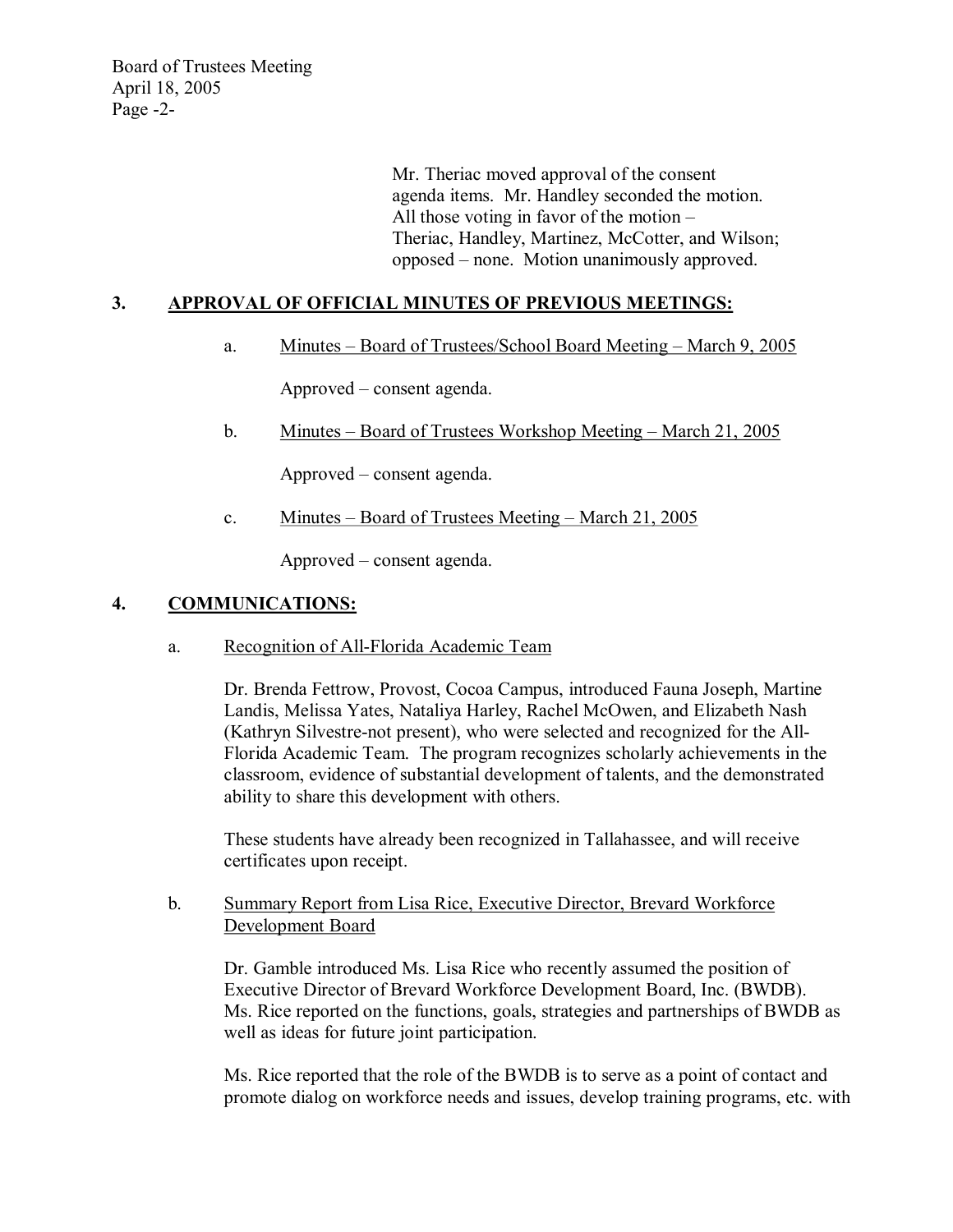Board of Trustees Meeting April 18, 2005 Page  $-3$ -

> the goal to help individuals find jobs, help employees hire skilled employees and enhance the quality of people's lives. She reported that partnerships with other businesses and the college are vital to making significant impact in these areas.

Ms. Rice reported that workforce investment funds are facing approximately a 20% cut this coming year, and the welfare transition program, Temporary Aid to Needy Families (TANF), are expecting to receive additional funding cuts. Accordingly, she requested assistance from Trustees to call or write legislators requesting restoration of TANF funding.

Ms. Rice reported that the county is become more diverse, and the county shifting from a goods-producing to a service-producing community. As a result, associated employment requires a dramatic increase in the demand for employees with formal and advance schooling. Currently, 80% of the jobs advertised require some type of post-secondary training or education so individuals must make lifelong learning a priority to maximize earning potential. She reported "Learn to Earn" must become the goal as 60% of the new jobs will require skills that are currently held by only 20% of the workforce.

Ms. Rice described Brevard Youth Works to identify students who were unable to achieve their college completion goals to inform them of their options. In the last three years, approximately 13,000 youth have been provided information via the website [www.brevardyouthworks.org.](http://www.brevardyouthworks.org/) In addition, BWDB has joined with the college in the Capstone Pilot Project to expose more youth to career options, with an emphasis on completing a two-year degree, at a minimum.

Ms. Rice stated that it is the goal of BWDB to bring workers to Brevard to fill vacant jobs, but the increase in housing costs has made this a challenge.

Ms. Rice reported she is pleased that more than 67% of individuals on welfare roles are removed within two years. She reported that welfare recipients are automatically registered with BWDB to assist with their employment needs. She explained the TANF funds are used for those individuals who are qualified for welfare, but have chosen not to participate. BWDB assists by negotiating training benefits with employees and their employers.

## **5. CITIZEN'S PRESENTATION:**

None.

# **6. CONSTRUCTION AND DEVELOPMENT:**

a. Approval of Sidewalk Easement at the Palm Bay Campus

Approved – consent agenda.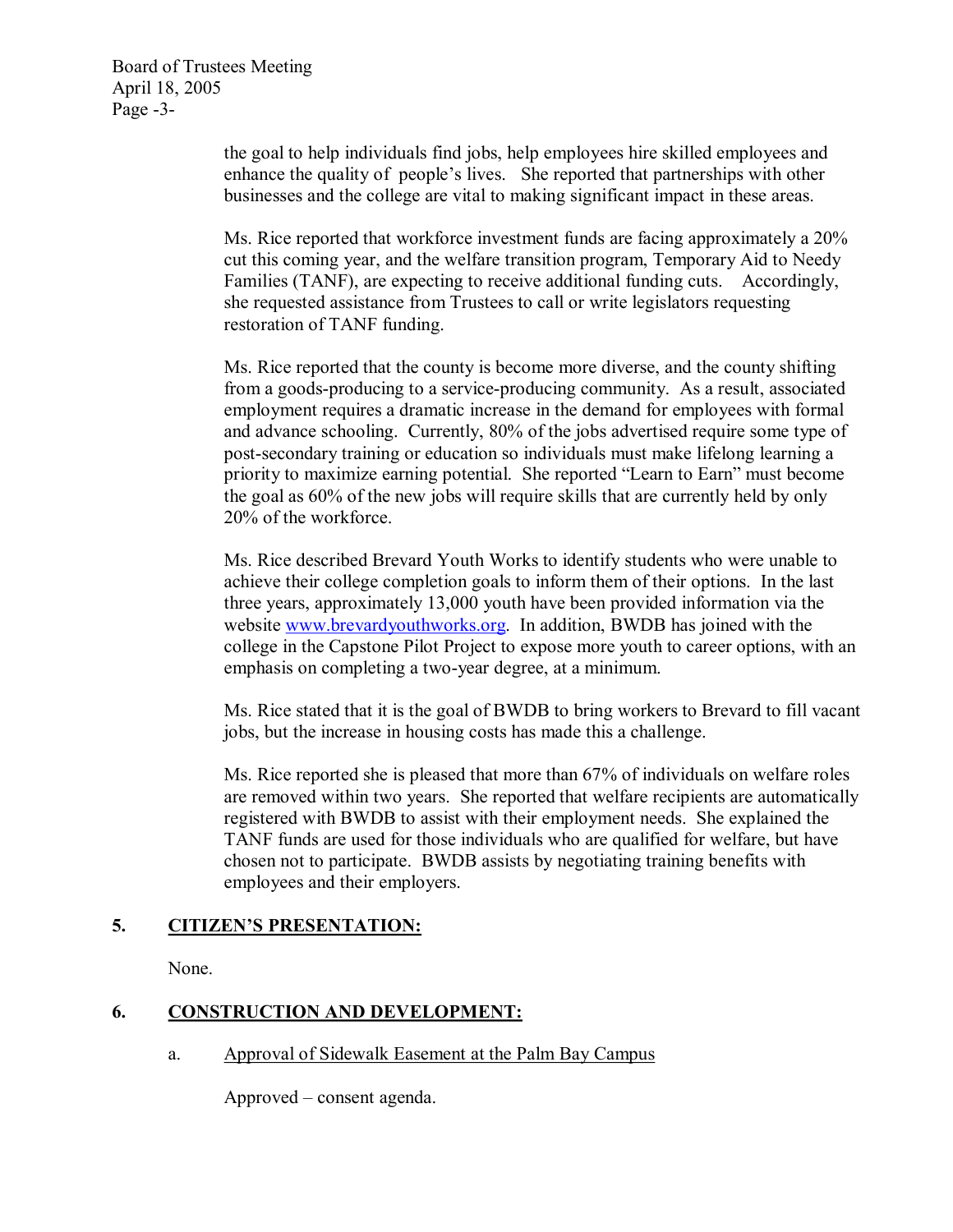Board of Trustees Meeting April 18, 2005 Page -4-

### **7. OLD BUSINESS:**

### a. Report on Pending Legal Actions – Mr. Matheny

None.

(1) Approval of Tri-Party Agreement with Parrish Medical Center and the American Legion

Mr. Matheny presented the Tri-Party Agreement with Parrish Medical Center and the American Legion for the Board's consideration and approval. He explained that although the proposal is not optimum forthe college, it is the preferred option obtained in the negotiations. The agreement allows for an easement cut at the entrance to the college along the North Titusville Campus at no cost to the college. Mr. Matheny reported that the hospital agreed to install stop signs at strategic locations, in response to safety concerns.

Mr. Matheny reported that Parrish Medical Center originally purchased a parcel of land from the American Legion with the understanding that the hospital would provide a curb cut to provide Legion members access to the college's southern driveway. At that time, the college requested that the curb cut be placed on the north side of the Legion property to avoid splitting the college property which might have alternate use in the future. The Legion requires easement in order to have direct access to South Highway 1. When the college acquired the property from the hospital, the necessity to abide by this obligation was recognized. Significant discussion of the Agreement and related concerns ensued. Dr. Gamble requested that Mr. Matheny contact the hospital to request they pay for and install the three stop signs. Dr. Gamble recommended approval of the Tri-Party Agreement.

> Mrs. Martinez moved approval of the Tri-Party Agreement with Parrish Medical Center and the American Legion. Mr. Handley seconded the motion. All those voting in favor of the motion – Martinez, Handley and McCotter; opposed – Theriac and Wilson. Motion carried 3-2.

## b. Approval of the Contract with AM-KO

Mr. Little, Vice President, Finance and Administrative Services, reported that despite some concerns regarding AM-KO's service in the past, widespread improvement has been evident following the hiring of a full-time college contract manager. Mr. Little introduced Mr. Bob Jones, BCC Custodial Contract Manager.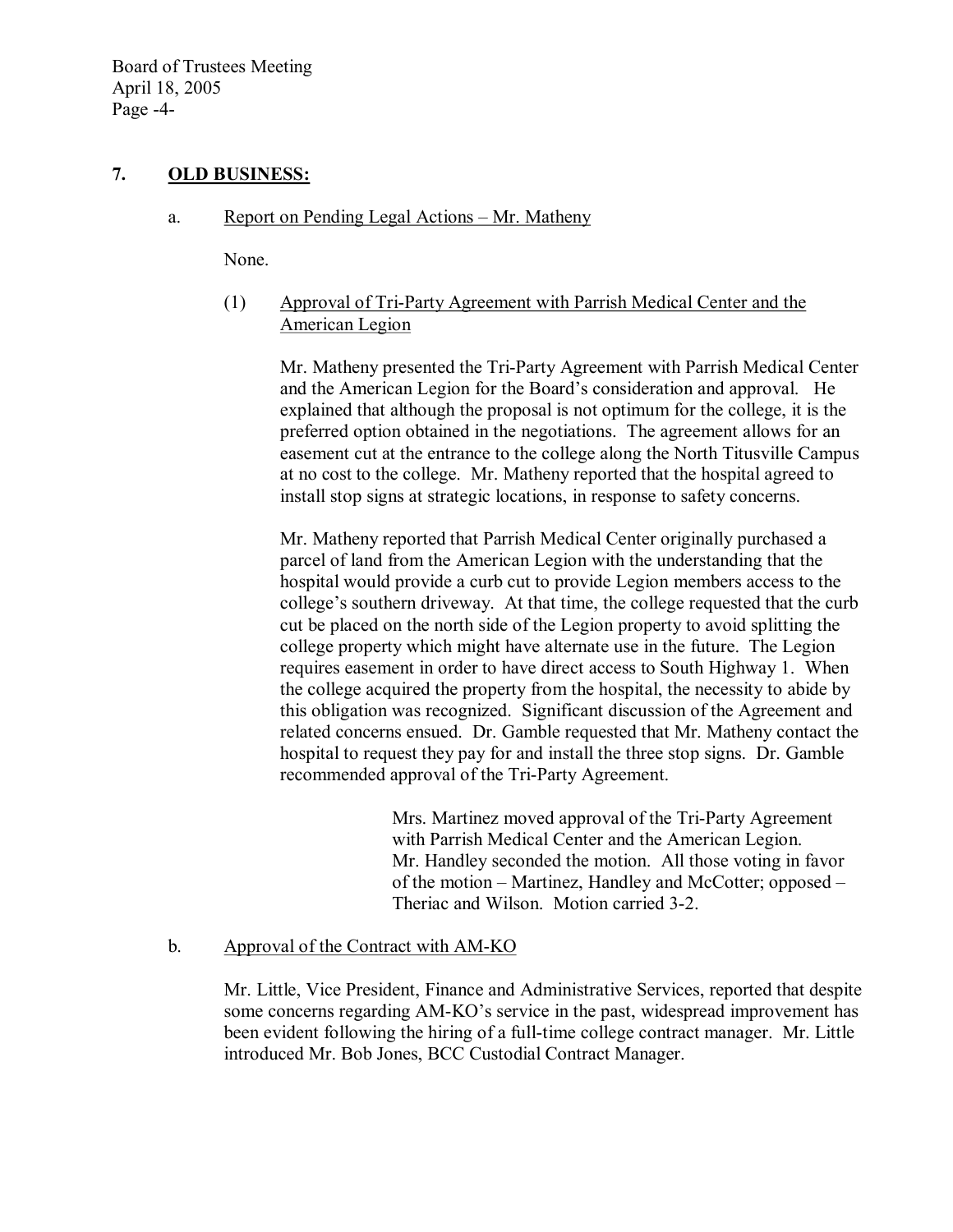Mr. Jones provided a summary of the Custodial Review report which was distributed to the Board. He reported that although there have been challenges, the problems are diminishing and he has found the contract and service with AM-KO to be outstanding, especially when the economical price is taken into account.

Mr. Little reported that AM-KO's chief executive officer is committed to providing service in support of education and has significantly reduced rates in this endeavor. As a result, the college has recognized significant cost savings. Mr. Little reported that the President's Cabinet recommended a five-year contract extension with AMKO in order to lock into the current advantageous pricing, while retaining the option to cancel with a 90-day notice would be possible

Mr. Little further reviewed the AM-KO cost analysis which reveals good service at a lower cost compared to the industry standard. Dr. Gamble recommended approval of the AM-KO Contact Extension.

> Mrs. Martinez moved approval of the AM-KO Contract Extension. Mrs. Wilson seconded the motion. All those voting in favor of the motion – Martinez, Wilson, Handley, McCotter, and Theriac; opposed – none. Motion unanimously approved.

c. Discussion/Approval of Revised College and District Board of Trustees Performance Objectives, FY 2005-08

> Dr. Gamble reported that the college and District Board of Trustees Performance Objectives were revised based on the recommendations made at the March Board of Trustees Workshop. He noted that the changes are summarized on the second page of the handout distributed. Dr. Gamble reported that there are now 26 objectives to be used in the President's evaluation process. He noted that Items 23 and 25 are dependent upon qualitative data to be received from surveys. He further reported that he is comfortable with the proposed objectives to be used as a starting point for the new approach to the Presidential Evaluation procedure, with anticipation that adjustments will be made each year. He also reminded that these objectives are a subset of a much larger set of components in the strategic planning effort, which were selected by the Board to be the focus when performing the annual evaluation of the President.

> > Mrs. Wilson moved approval of the Revised College and District Board of Trustees Performance Objectives, FY 2005-08. Mrs. Martinez seconded the motion. All those voting in favor of the motion – Wilson, Martinez, Handley, McCotter, and Theriac; opposed – none. Motion unanimously approved.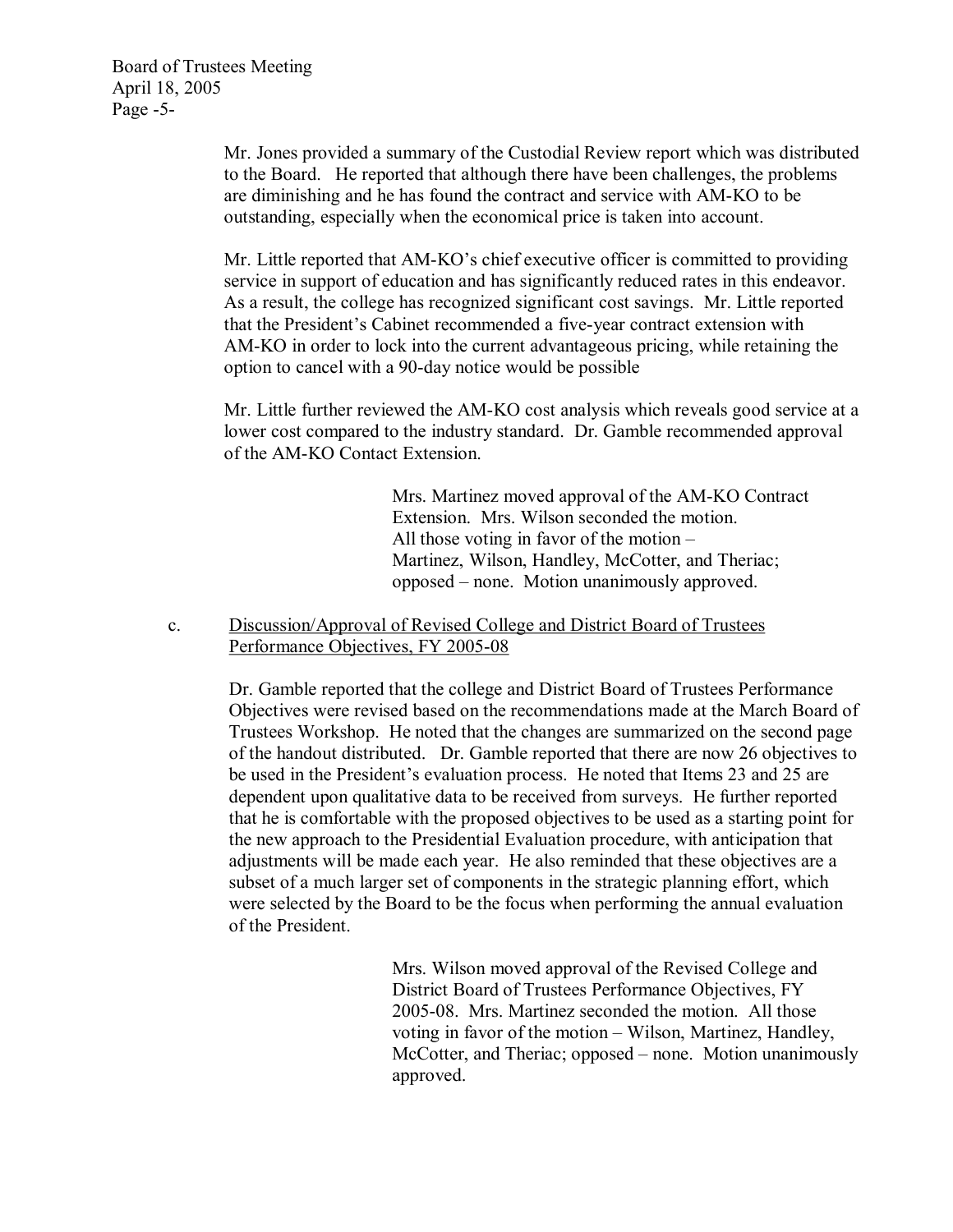Board of Trustees Meeting April 18, 2005 Page  $-6$ -

#### **8. NEW BUSINESS:**

a. Personnel Actions – Ms. Oglesby

Approved – consent agenda.

- b. Approval of Purchasing Item RFP #04-05-01 Video Conferencing Center, WBCC Approved – consent agenda.
- c. Approval of Faculty Cluster Voluntary Incentive Program (VIP) Awards

Approved – consent agenda.

d. Approval of Disposition of Surplus Property

Approved – consent agenda.

e. Request for Board Meeting Agenda Items

None.

### **9. FINANCIAL ACTIONS:**

a. Approval of Monthly Budget Status Report, March 2005 – Mr. Cherry

Approved – consent agenda.

b. Approval of Direct Support Organization Quarterly Report – Mr. Cherry

Approved – consent agenda.

## **10. REPORT OF THE PRESIDENT:**

a. Harvard Program on Negotiation

Dr. Gamble thanked the Board for the opportunity to attend the Harvard Program on Negotiation in conjunction with the annual AACC conference in Boston, Massachusetts. Dr. Gamble reported that the principal position being taken was to understand your opponent's interest when making the decision of negotiation versus confrontation.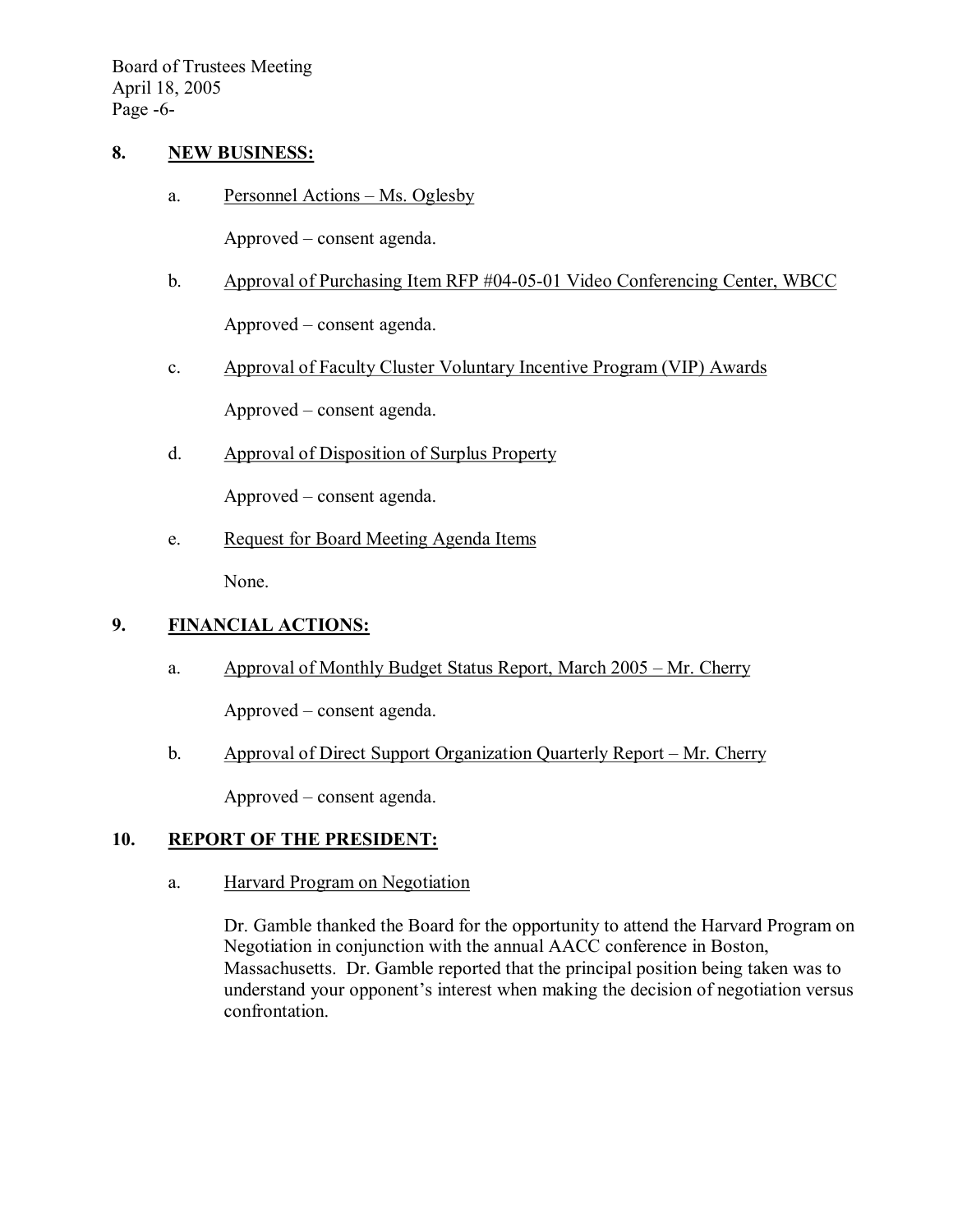#### b. American Association of Community College (AACC) Annual Convention

Dr. Gamble reported that the AACC Convention, and the sessions that he attended were valuable, with applications pertinent to the college, including controlling textbook costs, and utilizing analysis of local economic data to define return on investments, which he will share with appropriate staff.

### c. Tallahassee Budget Update

Dr. Gamble reported that the budget status has not changed despite the additional \$2.5 billion added to the state's resources. Indications are that higher education is not a significant priority for this session. He reported that he will be attending the Council of Presidents meeting next week at which time the final outcome should be known. He reported that current expectations are for an approximate a  $3-5\%$ increase.

### d. Higher Education Governance Update

Dr. Gamble reported that the group has met several times and there is agreement across the state regarding the community college governance issue, although there is some debate on whether the move back to a community college board should be a priority over staying with the state board of education. The consensus is to stay with the Board of Education. Dr. Gamble reported that the lawsuit probably will not reach conclusion before summer. He further reported on legislation regarding who sets the tuition rates for universities to counter the lawsuit so that the Board of Governors will not have authority to set the tuition rates for universities.

#### e. New Joint Degrees with University of Central Florida (UCF)

UCF is currently developing two new bachelor program; namely, the Bachelor of Applied Science (BAS), and the Bachelor of Arts in Business Administration , (BABA), which are supported by this college. These degrees would accept AS and AA graduates from the community colleges, due to UCF's findings of demand for this type of offering. Dr. Gamble reported he expects endorsement by the Board of Education.

## f. Veterinary Technican Program

Dr. Gamble reported he is pleased that the most recent Vet Tech graduates had a 100% pass rate on the Florida Practical Exams and the National Board Exams. Dr. Gamble reminded that Dr. Grumbles will be leaving the program. He further reported that the physical structure upgrades identified by the accreditation process have now been completed.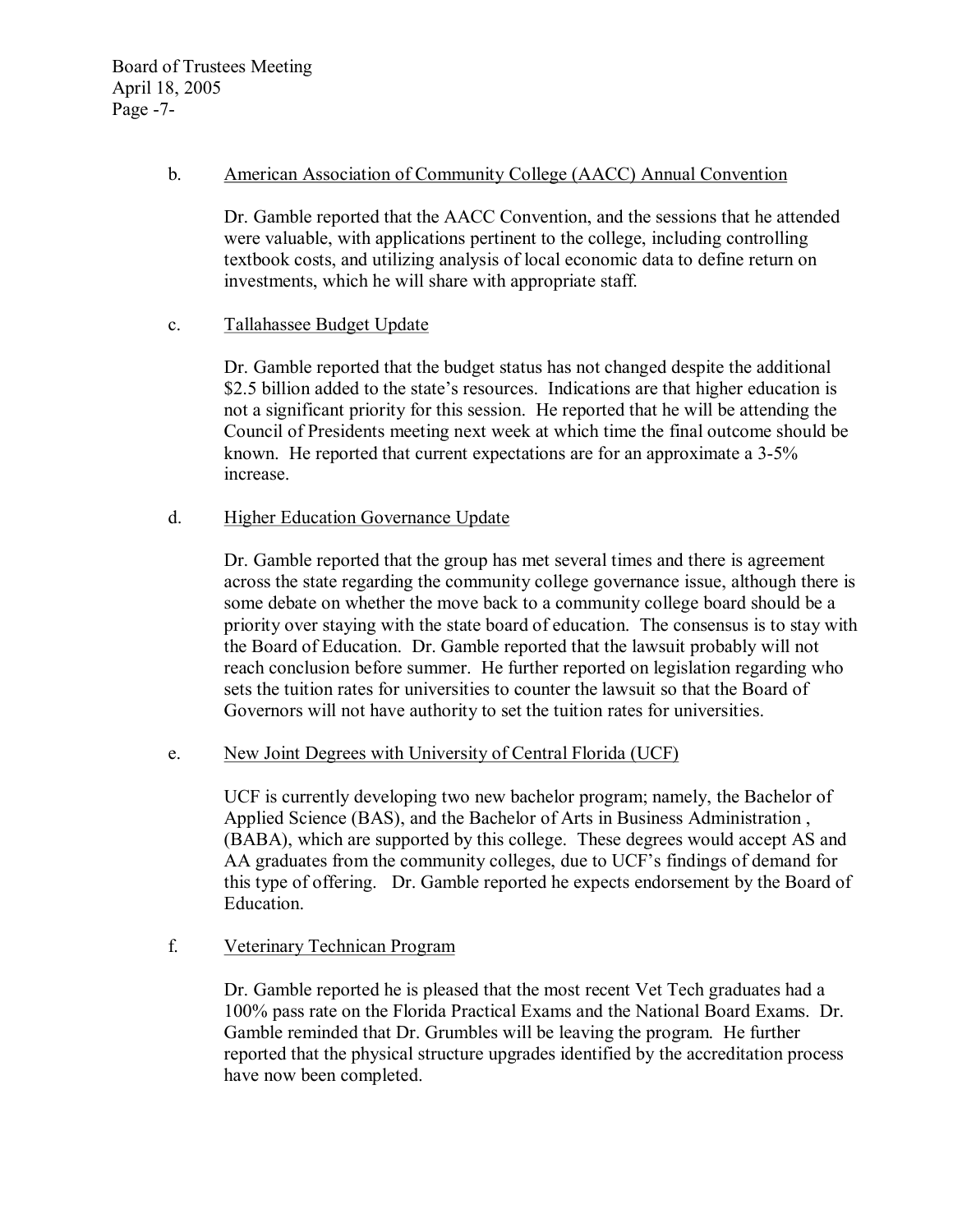Board of Trustees Meeting April 18, 2005 Page  $-8$ -

#### g. Swearer Award in Service Learning

Dr. Gamble reported that a BCC student, Harriet McKenzie, was a recipient of the Howard R. Swearer Student Humanitarian Award for her demonstration of outstanding commitment to community service. Ms. McKenzie is a nontraditional student who is studying nursing. Dr. Gamble further reported that this accomplishment is notable as the other recipients are from institutions such as Stanford University, University of Maryland, Oberlin College and Massachusetts Institute of Technology, which is a tribute to BCC's Service Learning Director, Roger Henry.

### h. Instructional Technology Council's (ITC) 2005 Awards for Excellence in Distance **Education**

Dr. Gamble reported that the Virtual Campus was recently selected as the recipient for the ITC award in the Outstanding Distance Education Program category. The Board congratulated Dr. Cobb and her staff for this honor.

## i. Simpkin's Lecture Series

Dr. Gamble reported that the April 14 presentation by Mr. Joe R. Lee of Darden Restaurants, was a success although attendance could have been better.

### j. Collegewide Picnic

The college will host its annual collegewide picnic on Friday, April 22, from 4:00-8:00 p.m. at the Burton Smith Regional Park, Cocoa, and welcomed the Trustees attendance.

#### k. Bridge Builder Award

Dr. Gamble reported that he was the honored recipient of the United Way Bridge Builder Award, which "recognizes volunteers who use their talents to demonstrate caring within the community through service to the United Way". He reported he was recognized for helping numerous local non-profit groups and for being key to launching the Leadership Brevard Citizen's Academy as part of the Brevard Tomorrow Civic Infrastructure Workgroup and providing college locations and WBCC-TV assistance.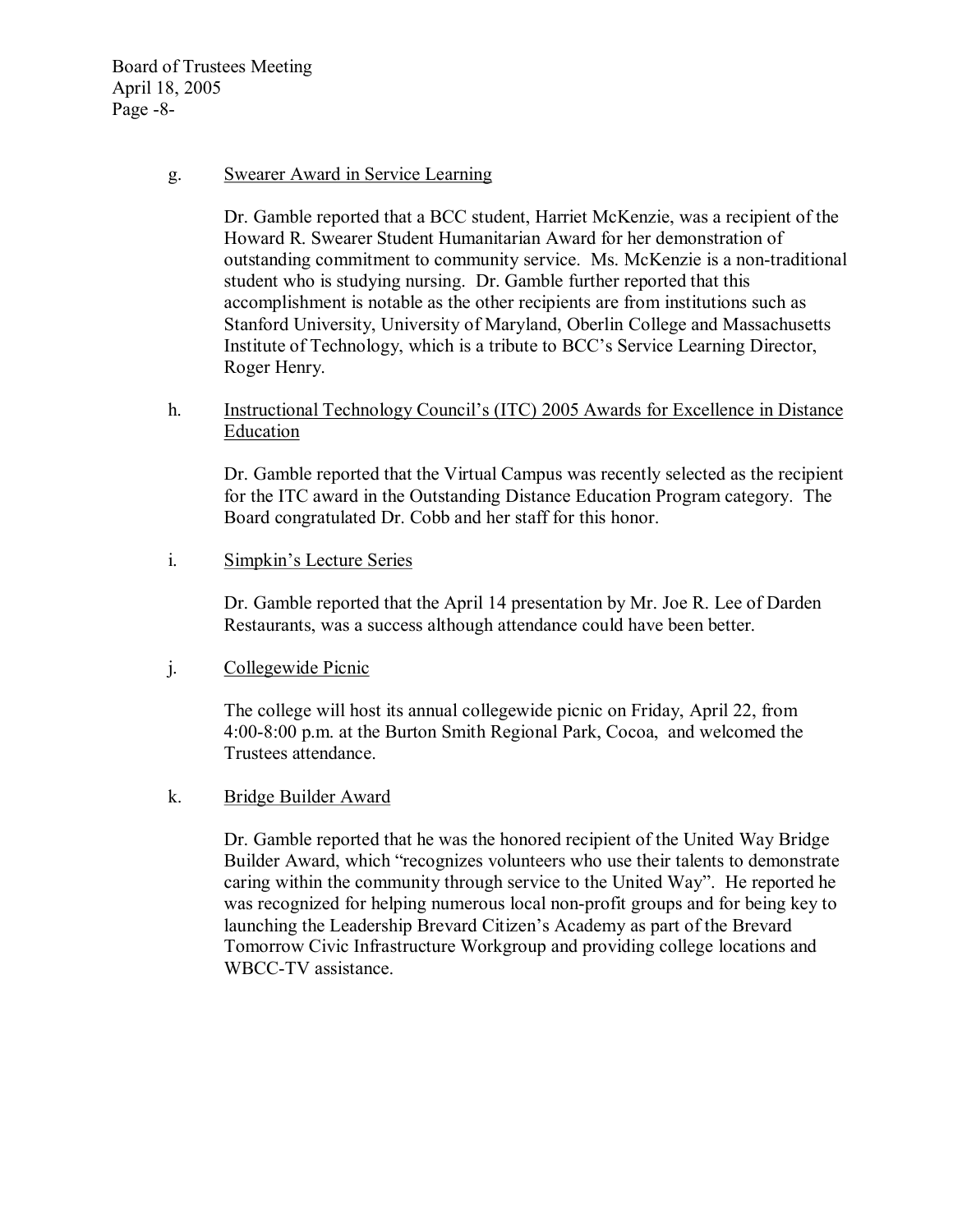Board of Trustees Meeting April 18, 2005 Page  $-9-$ 

#### l. Rollins College President

Dr. Gamble reported he attended the Inauguration of the new Rollins College President, Dr. Lewis Duncan, who appears to be an energetic leader who will add benefit to Rollins College, while being more involved in curricular matters than his predecessor.

m. Moon River, Music & Magic

Dr. Gamble reported the Indialantic Rotary is sponsoring this year's Moon River, Music & Magic event on April 30. The event is to raise funds for scholarships. Dr. Gamble invited the Trustee's participation.

## **11. COMMITTEE REPORTS**

### a. Alumni Association – Mrs. Wilson

Mrs. Wilson reported the former Alumni Specialist, Ms. Debbie Grollmes, has recently left the college. Dr. Jeff Spoeri, Executive Director, BCC Foundation, who reported a search for her replacement is underway.

b. BCC Foundation – Mr. Theriac

No report.

c. Cocoa Village Playhouse – Mr. McCotter

Mr. McCotter reported that shows are selling well and are currently operating on budget.

d. Insurance Committee – Mr. Theriac

No report.

## e. King Center for the Performing Arts – Mrs. Martinez

Mrs. Martinez reported that a proposed set of engagements was distributed at the last meeting, with a great deal of new, exciting venues offered. In addition, budget projections were discussed. Current budget projections, although down, are not of significant concern. Mrs. Martinez further reported that an architectural firm provided a proposal for enlarging the theater to accommodate a larger crowd in the Crown Room. She reported the drawings will be held until such time modifications can be made. She further reported that the modifications that have already been